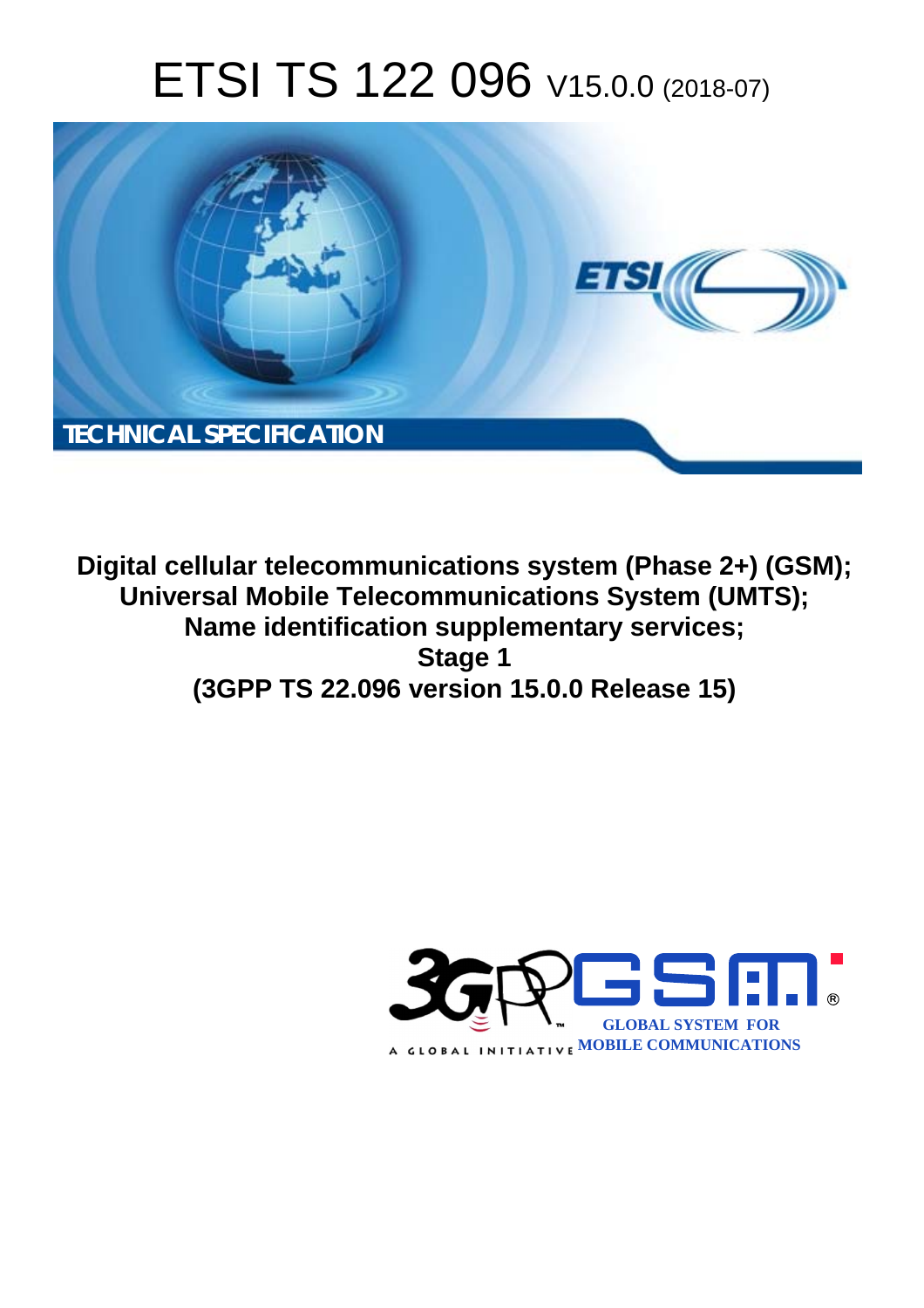Reference RTS/TSGS-0122096vf00

> Keywords GSM,UMTS

#### *ETSI*

#### 650 Route des Lucioles F-06921 Sophia Antipolis Cedex - FRANCE

Tel.: +33 4 92 94 42 00 Fax: +33 4 93 65 47 16

Siret N° 348 623 562 00017 - NAF 742 C Association à but non lucratif enregistrée à la Sous-Préfecture de Grasse (06) N° 7803/88

#### *Important notice*

The present document can be downloaded from: <http://www.etsi.org/standards-search>

The present document may be made available in electronic versions and/or in print. The content of any electronic and/or print versions of the present document shall not be modified without the prior written authorization of ETSI. In case of any existing or perceived difference in contents between such versions and/or in print, the only prevailing document is the print of the Portable Document Format (PDF) version kept on a specific network drive within ETSI Secretariat.

Users of the present document should be aware that the document may be subject to revision or change of status. Information on the current status of this and other ETSI documents is available at <https://portal.etsi.org/TB/ETSIDeliverableStatus.aspx>

If you find errors in the present document, please send your comment to one of the following services: <https://portal.etsi.org/People/CommiteeSupportStaff.aspx>

#### *Copyright Notification*

No part may be reproduced or utilized in any form or by any means, electronic or mechanical, including photocopying and microfilm except as authorized by written permission of ETSI. The content of the PDF version shall not be modified without the written authorization of ETSI. The copyright and the foregoing restriction extend to reproduction in all media.

> © ETSI 2018. All rights reserved.

**DECT**TM, **PLUGTESTS**TM, **UMTS**TM and the ETSI logo are trademarks of ETSI registered for the benefit of its Members. **3GPP**TM and **LTE**TM are trademarks of ETSI registered for the benefit of its Members and of the 3GPP Organizational Partners. **oneM2M** logo is protected for the benefit of its Members.

**GSM**® and the GSM logo are trademarks registered and owned by the GSM Association.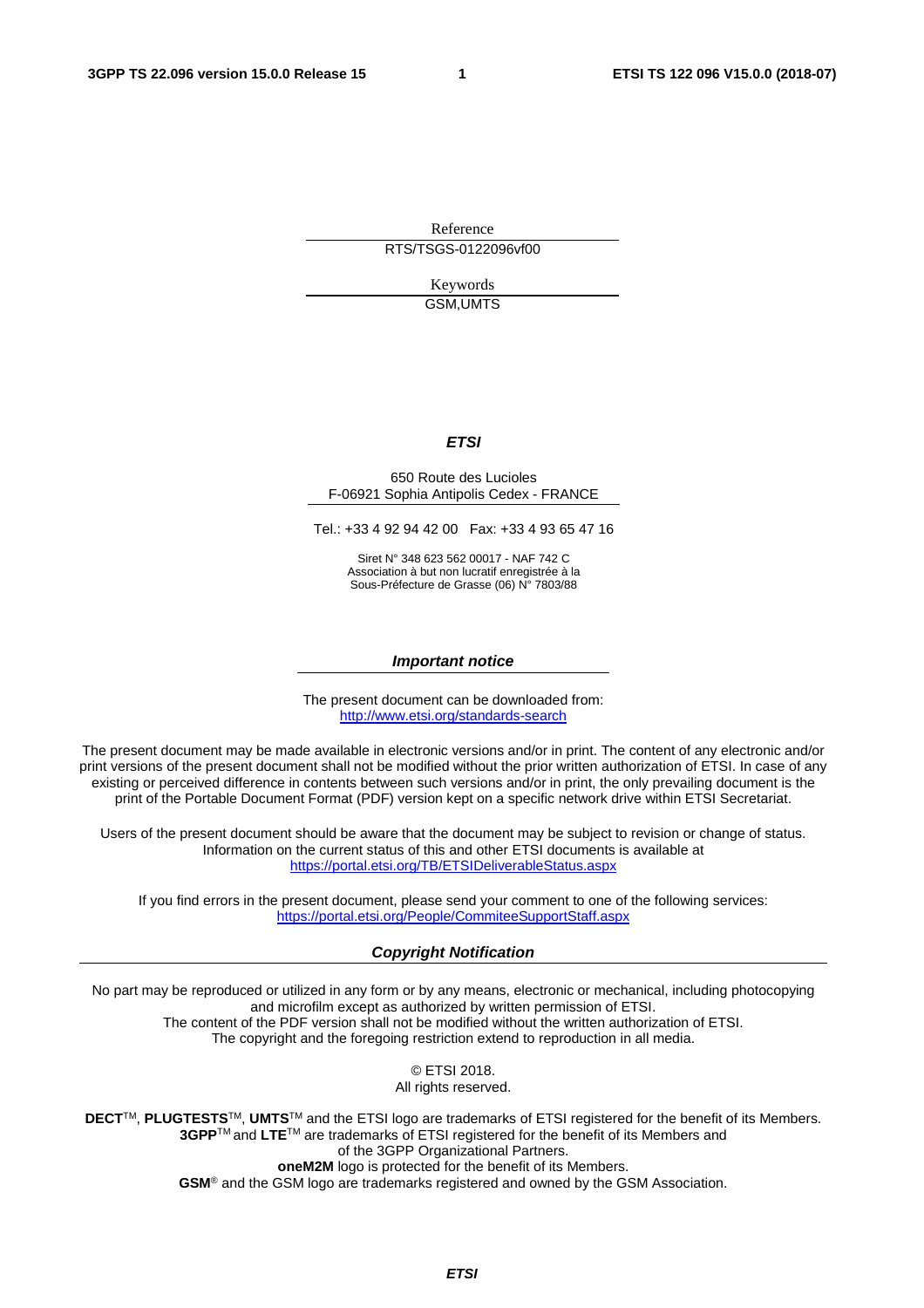## Intellectual Property Rights

#### Essential patents

IPRs essential or potentially essential to normative deliverables may have been declared to ETSI. The information pertaining to these essential IPRs, if any, is publicly available for **ETSI members and non-members**, and can be found in ETSI SR 000 314: *"Intellectual Property Rights (IPRs); Essential, or potentially Essential, IPRs notified to ETSI in respect of ETSI standards"*, which is available from the ETSI Secretariat. Latest updates are available on the ETSI Web server ([https://ipr.etsi.org/\)](https://ipr.etsi.org/).

Pursuant to the ETSI IPR Policy, no investigation, including IPR searches, has been carried out by ETSI. No guarantee can be given as to the existence of other IPRs not referenced in ETSI SR 000 314 (or the updates on the ETSI Web server) which are, or may be, or may become, essential to the present document.

#### **Trademarks**

The present document may include trademarks and/or tradenames which are asserted and/or registered by their owners. ETSI claims no ownership of these except for any which are indicated as being the property of ETSI, and conveys no right to use or reproduce any trademark and/or tradename. Mention of those trademarks in the present document does not constitute an endorsement by ETSI of products, services or organizations associated with those trademarks.

## Foreword

This Technical Specification (TS) has been produced by ETSI 3rd Generation Partnership Project (3GPP).

The present document may refer to technical specifications or reports using their 3GPP identities, UMTS identities or GSM identities. These should be interpreted as being references to the corresponding ETSI deliverables.

The cross reference between GSM, UMTS, 3GPP and ETSI identities can be found under [http://webapp.etsi.org/key/queryform.asp.](http://webapp.etsi.org/key/queryform.asp)

## Modal verbs terminology

In the present document "**shall**", "**shall not**", "**should**", "**should not**", "**may**", "**need not**", "**will**", "**will not**", "**can**" and "**cannot**" are to be interpreted as described in clause 3.2 of the [ETSI Drafting Rules](https://portal.etsi.org/Services/editHelp!/Howtostart/ETSIDraftingRules.aspx) (Verbal forms for the expression of provisions).

"**must**" and "**must not**" are **NOT** allowed in ETSI deliverables except when used in direct citation.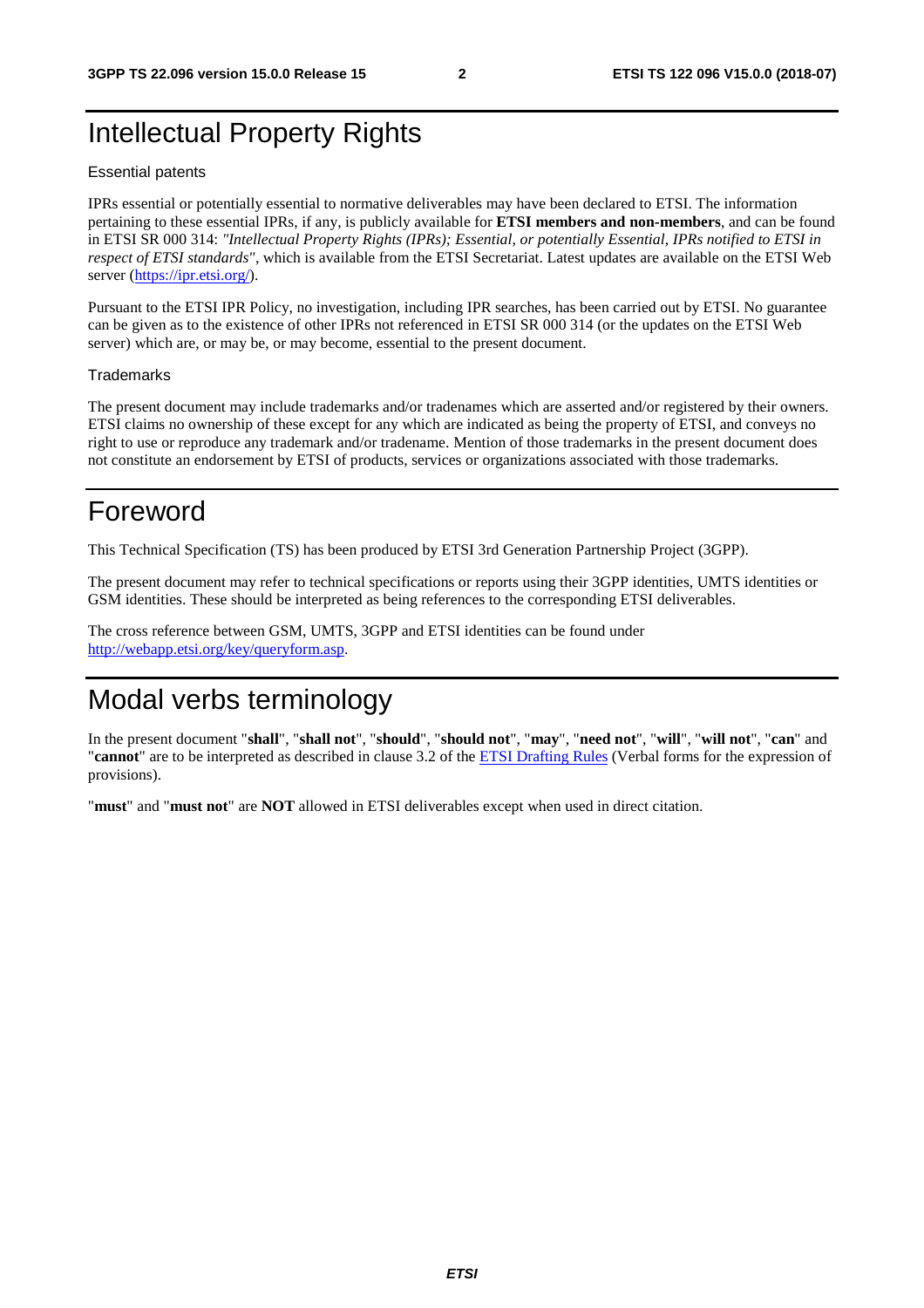$\mathbf{3}$ 

## Contents

| 1       |                               |  |  |  |  |  |
|---------|-------------------------------|--|--|--|--|--|
| 2       |                               |  |  |  |  |  |
| 3       |                               |  |  |  |  |  |
|         |                               |  |  |  |  |  |
| 3.1     |                               |  |  |  |  |  |
| 3.2     |                               |  |  |  |  |  |
| 4       |                               |  |  |  |  |  |
| 4.1     |                               |  |  |  |  |  |
| 4.2     |                               |  |  |  |  |  |
| 4.2.1   |                               |  |  |  |  |  |
| 4.2.2   |                               |  |  |  |  |  |
| 4.3     |                               |  |  |  |  |  |
| 4.3.1   |                               |  |  |  |  |  |
| 4.3.2   |                               |  |  |  |  |  |
| 4.3.3   |                               |  |  |  |  |  |
| 4.3.4   |                               |  |  |  |  |  |
| 4.3.5   |                               |  |  |  |  |  |
| 4.3.6   |                               |  |  |  |  |  |
| 4.3.7   |                               |  |  |  |  |  |
| 4.3.8   |                               |  |  |  |  |  |
| 4.3.9   |                               |  |  |  |  |  |
| 4.4     |                               |  |  |  |  |  |
| 4.5     |                               |  |  |  |  |  |
| 4.6     |                               |  |  |  |  |  |
| 4.6.1   |                               |  |  |  |  |  |
| 4.6.2   |                               |  |  |  |  |  |
| 4.6.3   |                               |  |  |  |  |  |
| 4.6.4   |                               |  |  |  |  |  |
| 4.6.4.1 |                               |  |  |  |  |  |
| 4.6.4.2 |                               |  |  |  |  |  |
| 4.6.5   |                               |  |  |  |  |  |
| 4.6.6   |                               |  |  |  |  |  |
| 4.6.7   |                               |  |  |  |  |  |
| 4.6.9   |                               |  |  |  |  |  |
| 4.6.10  |                               |  |  |  |  |  |
| 4.6.11  |                               |  |  |  |  |  |
| 4.6.12  |                               |  |  |  |  |  |
| 4.7     |                               |  |  |  |  |  |
| 4.8     |                               |  |  |  |  |  |
|         | <b>Annex A (informative):</b> |  |  |  |  |  |
|         |                               |  |  |  |  |  |
|         |                               |  |  |  |  |  |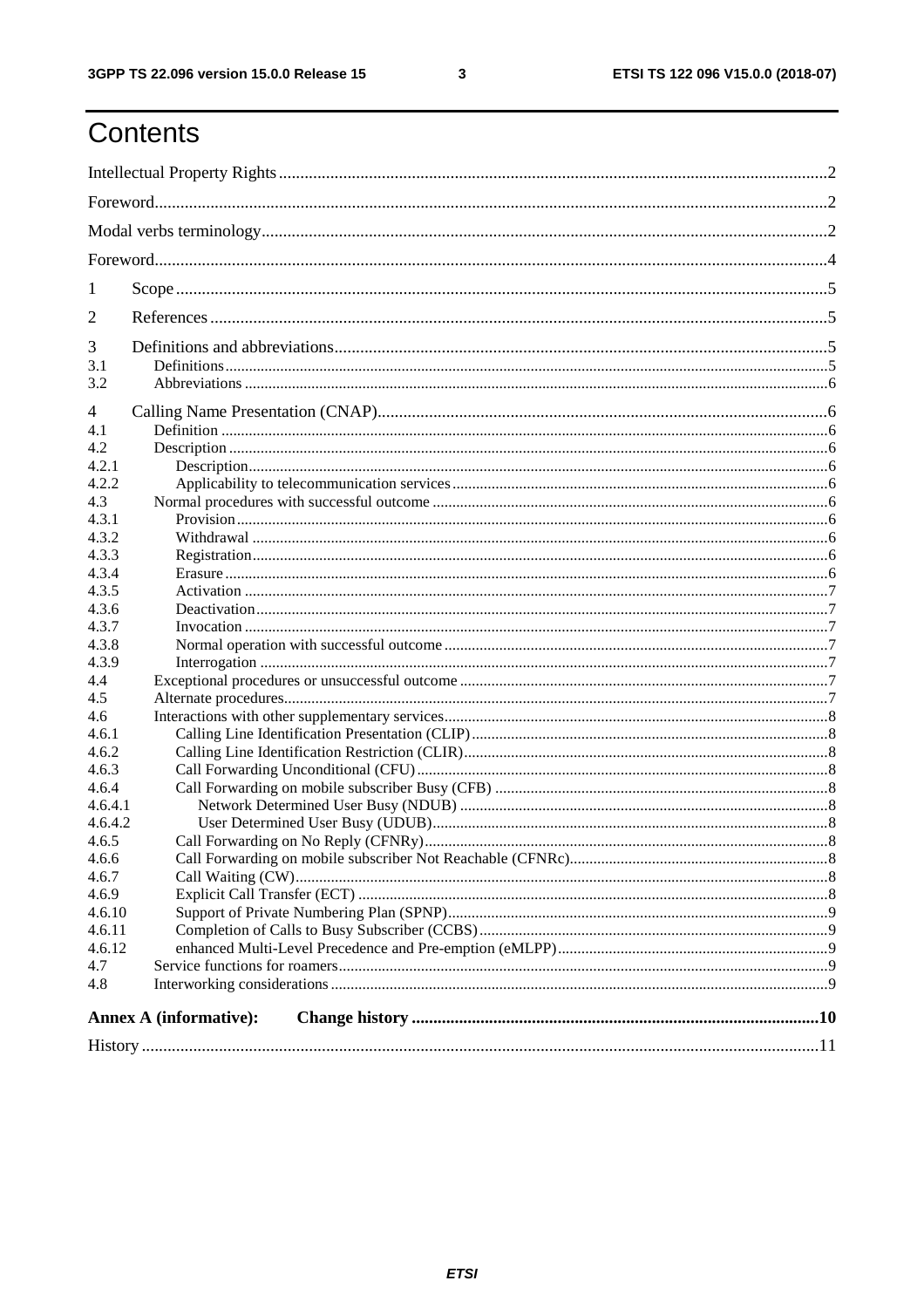## Foreword

This Technical Specification has been produced by the 3rd Generation Partnership Project (3GPP).

The contents of the present document are subject to continuing work within the TSG and may change following formal TSG approval. Should the TSG modify the contents of the present document, it will be re-released by the TSG with an identifying change of release date and an increase in version number as follows:

Version x.y.z

where:

- x the first digit:
	- 1 presented to TSG for information;
	- 2 presented to TSG for approval;
	- 3 or greater indicates TSG approved document under change control.
- y the second digit is incremented for all changes of substance, i.e. technical enhancements, corrections, updates, etc.
- z the third digit is incremented when editorial only changes have been incorporated in the document.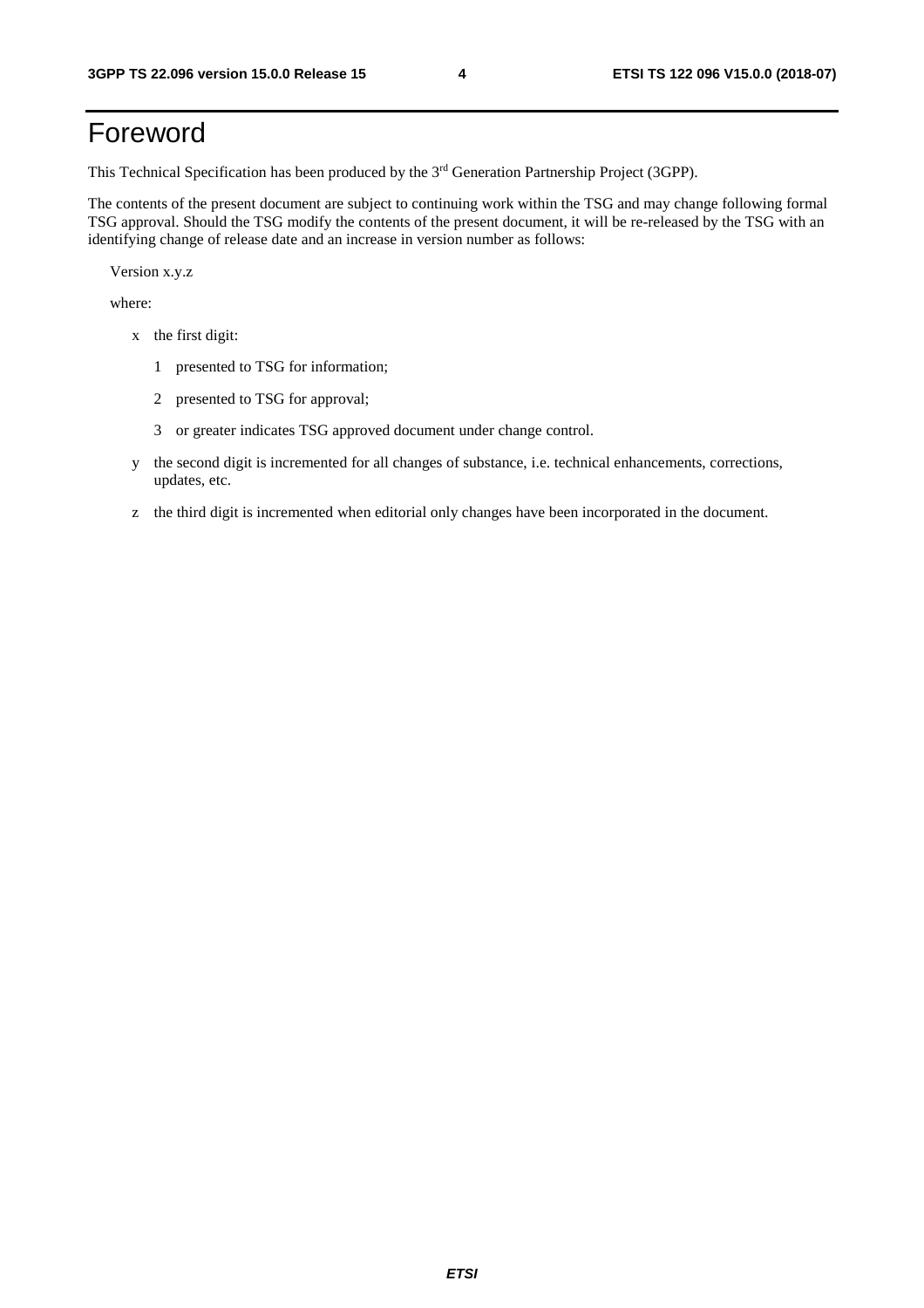## 1 Scope

The present document describes the supplementary services belonging to the group Name Identification supplementary services.

The general aspects, including definitions and recommended provision, of the description of the supplementary services are given in TS 22.004 [2].

The group of Name Identification supplementary services is divided into the following supplementary services:

CNAP Calling Name Presentation (clause 4).

## 2 References

The following documents contain provisions which, through reference in this text, constitute provisions of the present document.

- References are either specific (identified by date of publication, edition number, version number, etc.) or non-specific.
- For a specific reference, subsequent revisions do not apply.
- For a non-specific reference, the latest version applies. In the case of a reference to a 3GPP document (including a GSM document), a non-specific reference implicitly refers to the latest version of that document *in the same Release as the present document*.
- [1] 3GPP TR 21.905: "Vocabulary for 3GPP Specifications".
- [2] 3GPP TS 22.004: "General on Supplementary Services".
- [3] 3GPP TS 22.081: "Line Identification Supplementary Services Stage 1".

## 3 Definitions and abbreviations

## 3.1 Definitions

For the purposes of the present document, the following definitions apply:

#### **Definition of name identity:**

The name identity is made up of the following information unit:

The name of the mobile subscriber for the purpose of calling name presentation - up to 80 characters of information associated with a specific calling party.

The calling name identity is the name identity of the calling party.

#### **Definition of Presentation Indicator:**

In addition to or instead of the name identity, the network may give a Presentation Indicator (PI) to the called mobile subscriber of the CNAP service. The following information may be given:

- Presentation Indicator (PI) showing:
	- a) presentation restricted, or
	- b) name unavailable.

The name identity of a PLMN subscriber shall always be provided by the network.

**Calling Party:** The calling party is the originating party.

**Called Party:** The called party is the terminating party. The CNAP service is provided to the called party.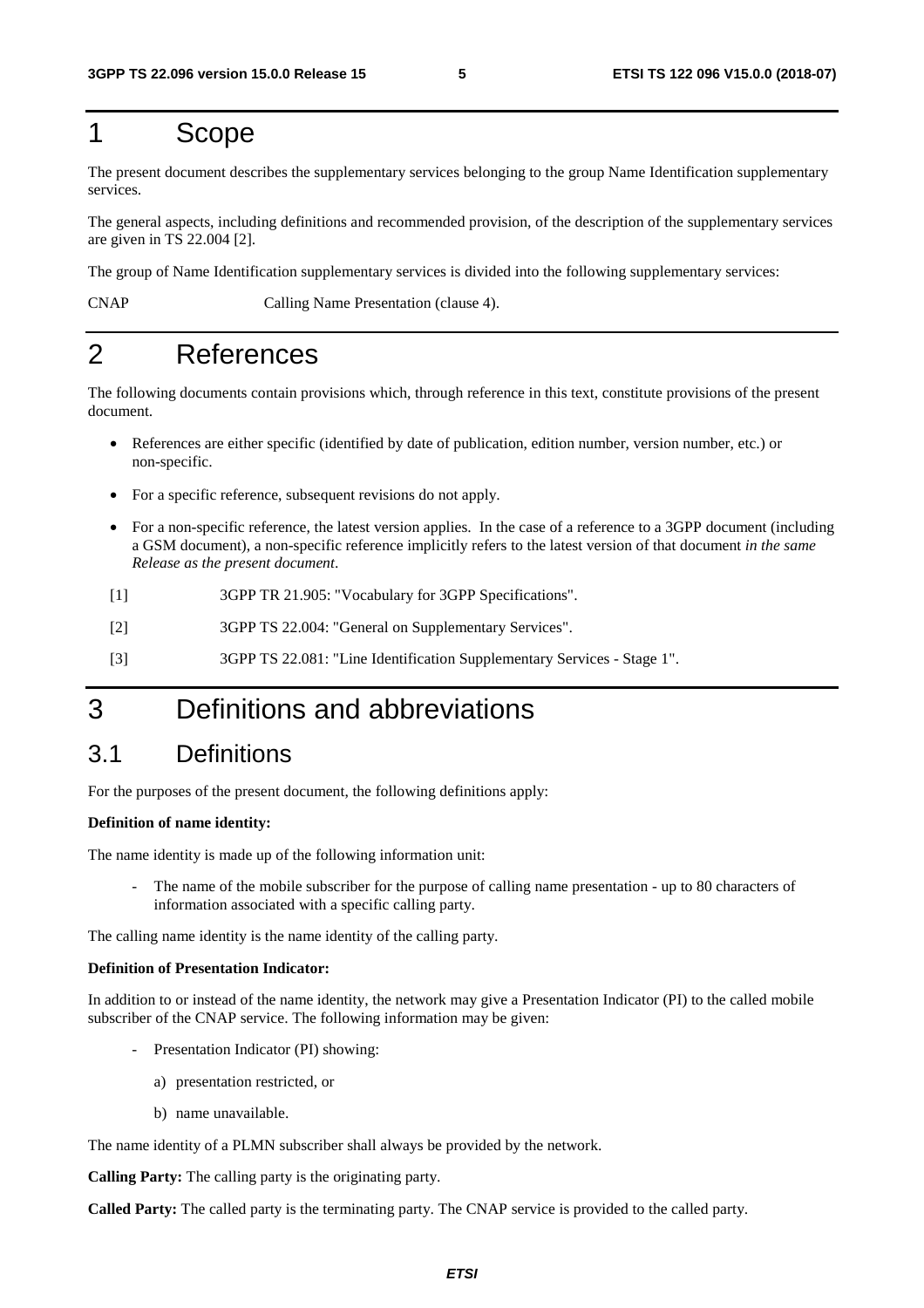**Calling Name Information:** The calling name information of the calling party includes either the calling name identity or an indication of privacy or unavailability.

## 3.2 Abbreviations

In addition to the following abbreviations used in the present document, abbreviations are listed in TS 21.905 [1].

CNAP Calling Name Presentation

## 4 Calling Name Presentation (CNAP)

## 4.1 Definition

The CNAP supplementary service enables the called party to receive the calling name information of the calling party.

## 4.2 Description

## 4.2.1 Description

This supplementary service provides for the ability to indicate the name information of the calling party to the called party at call set-up time for all incoming calls.

The calling party takes no action to activate, initiate, or in any manner provide Calling Name Identification Presentation. However, the delivery of the calling name to the called party may be affected by other services subscribed to by the calling party. For example, if the calling party has subscribed to Calling Line Identification Restriction (CLIR), then the calling line identity as well as the calling name identity shall not be presented to the called party.

### 4.2.2 Applicability to telecommunication services

The applicability of this supplementary service is defined in TS 22.004 [2].

CNAP is applicable to all telecommunication services except Short Message service. (for further study)

## 4.3 Normal procedures with successful outcome

### 4.3.1 Provision

This supplementary service is provisioned for all Basic Services subscribed to and to which it is applicable, i.e. not provisioned for any subset of these Basic Services.

This service shall be provided after pre-arrangement with the service provider. It may be provided on a subscription basis or be generally available.

The override category controlling the name information is separate from the override category for the line identity information. It is left to the CNAP service provider to ensure that no discrepancy between these two override categories occurs. The handling of override category within a PLMN or between PLMNs shall follow the rules applying to the override category of the line identification services TS 22.081 [3].

#### 4.3.2 Withdrawal

The CNAP supplementary service shall be withdrawn at the customer's request or for administrative reasons.

### 4.3.3 Registration

Not applicable.

#### 4.3.4 Erasure

Not applicable.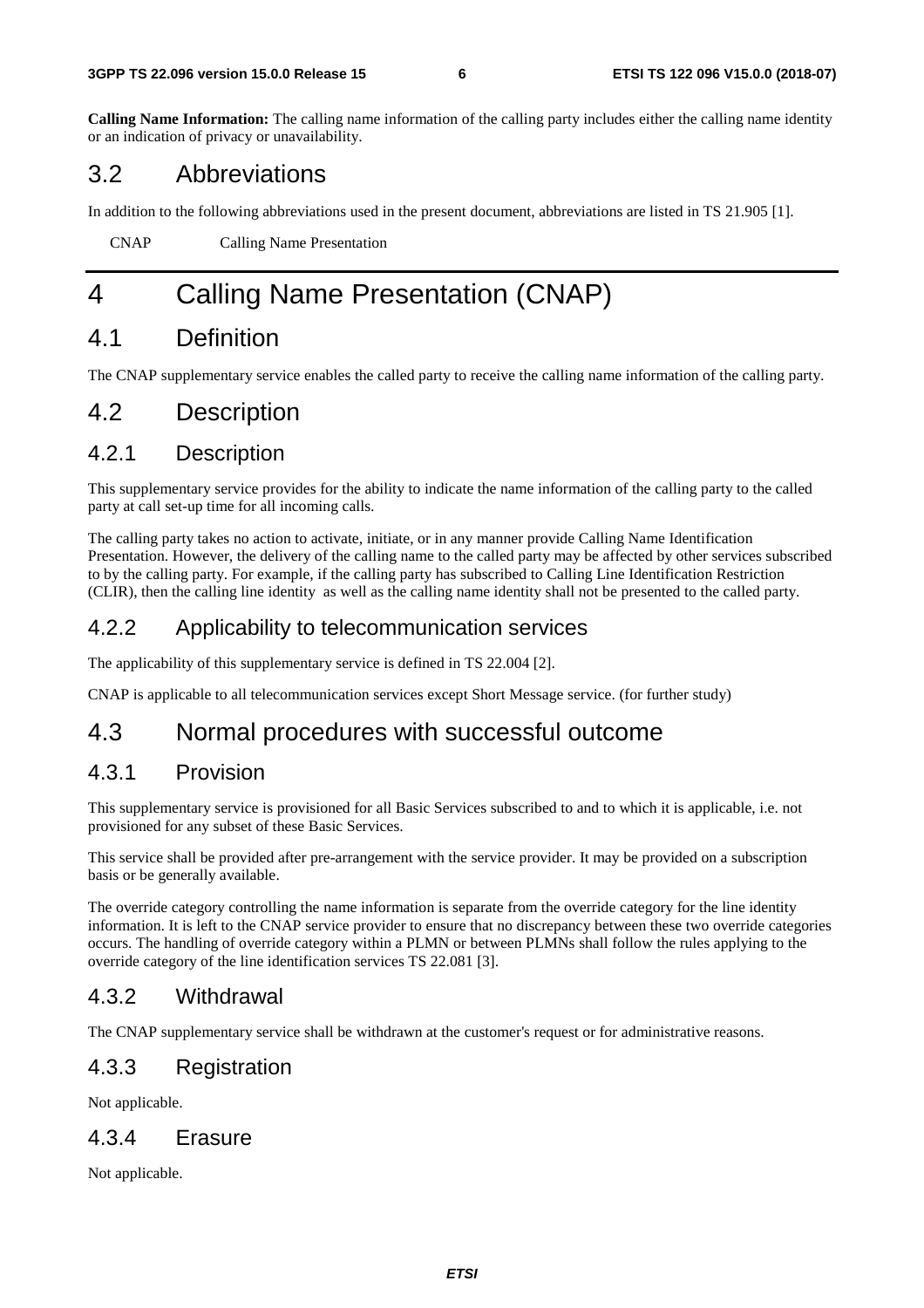### 4.3.5 Activation

The CNAP supplementary service is activated as a result of provision.

### 4.3.6 Deactivation

The CNAP supplementary service is deactivated as a result of withdrawal.

### 4.3.7 Invocation

The network shall automatically invoke the CNAP supplementary service in the call set-up phase to the terminating CNAP subscriber.

CNAP is invoked when the Calling Name Information associated with an incoming call is available and can be presented to the called party which has subscribed to CNAP.

### 4.3.8 Normal operation with successful outcome

A user who has subscribed to the CNAP supplementary service and receives a call shall also receive the calling name information of the calling party, if available.

The calling party takes no action to activate, initiate, or in any manner provide the calling name identity.

When the CNAP service is subscribed and activated, the destination network provides the called subscriber with calling name information at call set-up on all incoming calls or during an active call for that particular call.

In addition to, or instead of, the calling name identity, the subscriber may be given a presentation indicator with the relevant information.

### 4.3.9 Interrogation

#### **Status check**

The mobile subscriber can, by the appropriate control procedure, request from the network the status of this supplementary service. Upon receiving an interrogation request, the network shall send the status of this supplementary service to the subscriber.

The information sent to the subscriber shall indicate whether the service is provided to her.

The information sent in response to the interrogation of this supplementary service shall not imply the status of any other supplementary service.

## 4.4 Exceptional procedures or unsuccessful outcome

If the name identity for a specific caller is not available, then the CNAP subscriber shall be sent an indication that the name is unavailable.

If the network has been unable to determine the appropriate name information within a predefined time, then the CNAP subscriber shall be sent an indication that the name is unavailable. The predefined time is a network dependent value such that the called user may receive the name in a timely manner prior to answer.

If the calling name information is not available due to a system problem, such as signalling inter-working, then a standard error treatment shall be provided, which may be a visual display to the subscriber indicating the name is unavailable.

## 4.5 Alternate procedures

The decision of whether the user-defined name stored in the handset should take precedence over the calling name identity provided by the network is a handset implementation issue.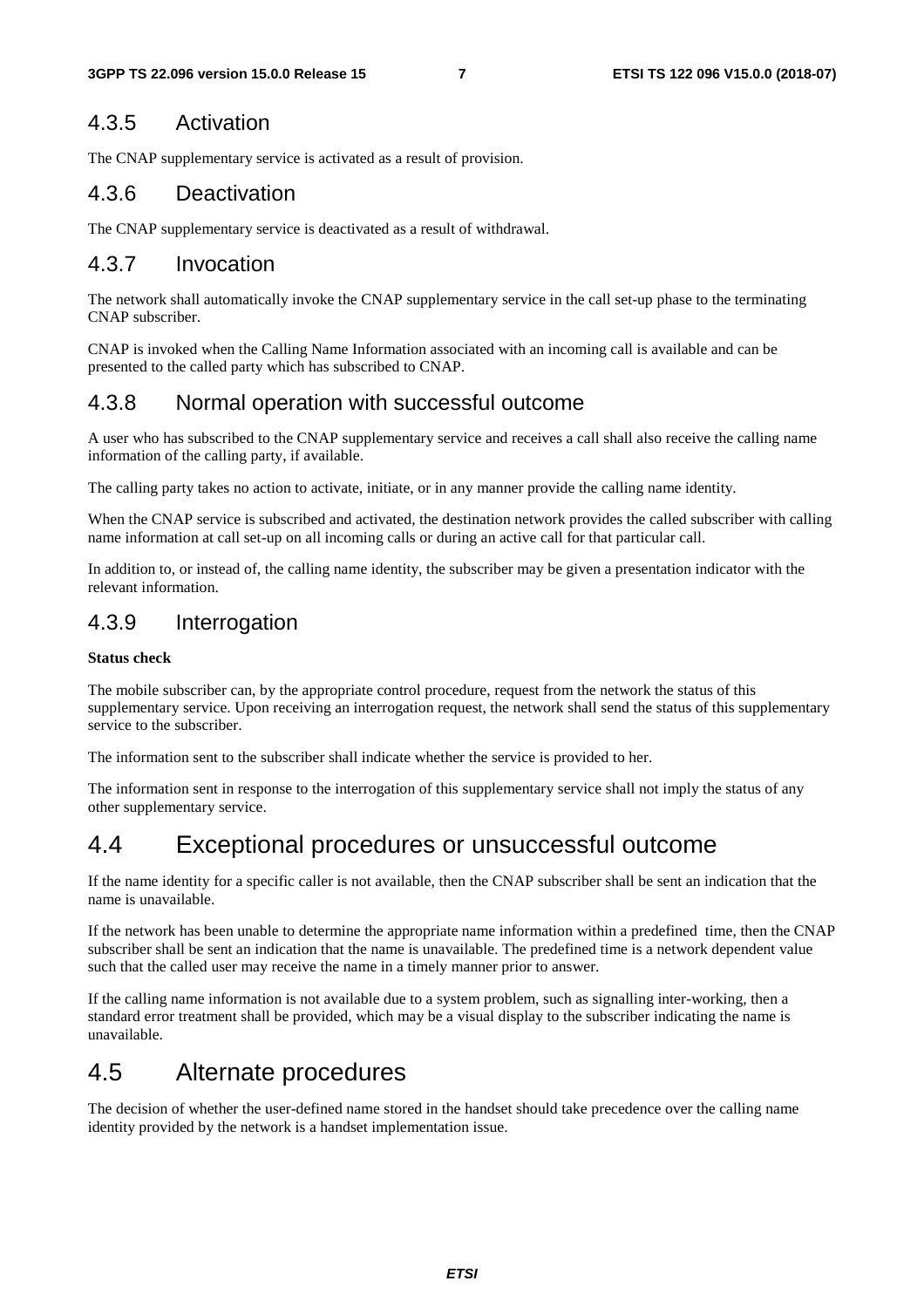## 4.6 Interactions with other supplementary services

Only those supplementary services for which CNAP has any interactions are detailed in this clause. For all other supplementary services not mentioned in this clause no interactions were identified.

## 4.6.1 Calling Line Identification Presentation (CLIP)

No interaction.

## 4.6.2 Calling Line Identification Restriction (CLIR)

The CLIR supplementary service shall take precedence over the CNAP supplementary service, unless the called user has an override category. In this latter case, it is assumed that the override category for name information has been set so that the name information is presented to the called user.

The Calling Line Identification Restriction (CLIR) information shall be used to restrict the delivery of the calling name to the called subscriber. That is, if the calling party has activated CLIR then instead of the calling name, a privacy indication shall be provided to the called subscriber, which may be a visual display indicating "private" (or Restricted) name. This method of restricting calling name shall not restrict the use or implementation of other calling name restriction methods when the calling party is a fixed subscriber. These methods used by fixed subscribers are outside the scope of this specification.

## 4.6.3 Call Forwarding Unconditional (CFU)

For an incoming call to a subscriber with both CNAP and Call Forwarding Unconditional activated, the calling party name information shall not be displayed at the forwarding subscribers terminal.

When a call has been forwarded and the forwarded-to user has been provided with the CNAP supplementary service, the forwarded-to user shall receive the name of the original calling party, if the calling party has not subscribed to or invoked the CLIR supplementary service.

## 4.6.4 Call Forwarding on mobile subscriber Busy (CFB)

#### 4.6.4.1 Network Determined User Busy (NDUB)

Same as the interaction with call forwarding unconditional.

#### 4.6.4.2 User Determined User Busy (UDUB)

Same as interaction with call forwarding no reply.

## 4.6.5 Call Forwarding on No Reply (CFNRy)

For an incoming call to a subscriber with both CNAP and Call Forwarding on No Reply activated, the calling party name information shall be displayed by the predefined time while the call is alerting.

## 4.6.6 Call Forwarding on mobile subscriber Not Reachable (CFNRc)

Same as the interaction with call forwarding unconditional.

## 4.6.7 Call Waiting (CW)

If the served mobile subscriber is provisioned with the CNAP service, the calling party name information shall be displayed to the subscriber at the notification of an incoming (waiting) call as for a normal incoming call.

## 4.6.9 Explicit Call Transfer (ECT)

For Further Study.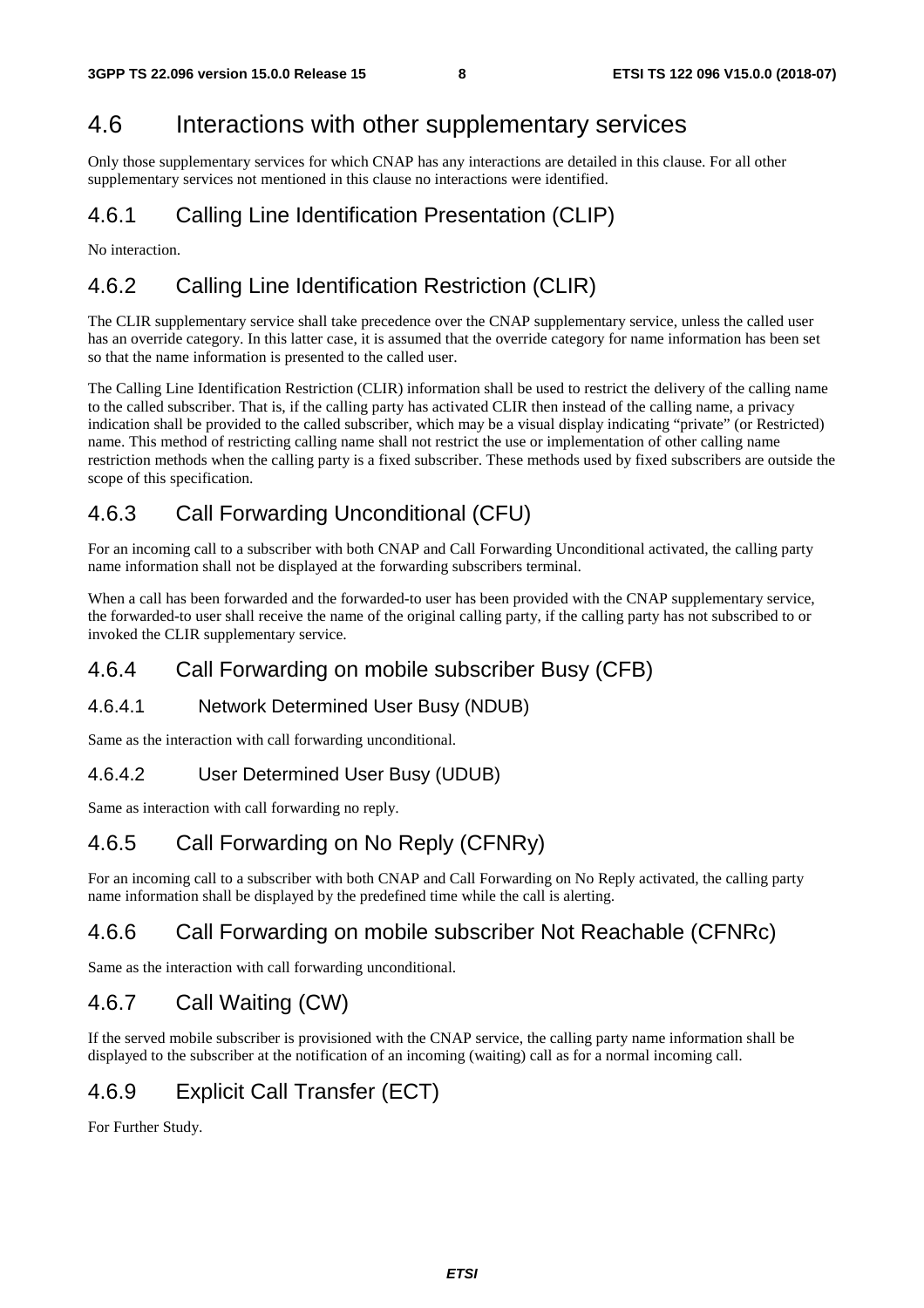## 4.6.10 Support of Private Numbering Plan (SPNP)

The public number corresponding to the used PNP number is used to obtain the calling name information for delivery to the called party's terminal.

## 4.6.11 Completion of Calls to Busy Subscriber (CCBS)

No interaction.

## 4.6.12 enhanced Multi-Level Precedence and Pre-emption (eMLPP)

No interaction.

## 4.7 Service functions for roamers

CNAP should be available to a roaming subscriber. However, the serving system may elect to not offer the CNAP service to any subscriber.

## 4.8 Interworking considerations

According to national network specific rules, the CNAP supplementary services need not be applicable, if at least one of the two parties is not an ISDN or PLMN subscriber.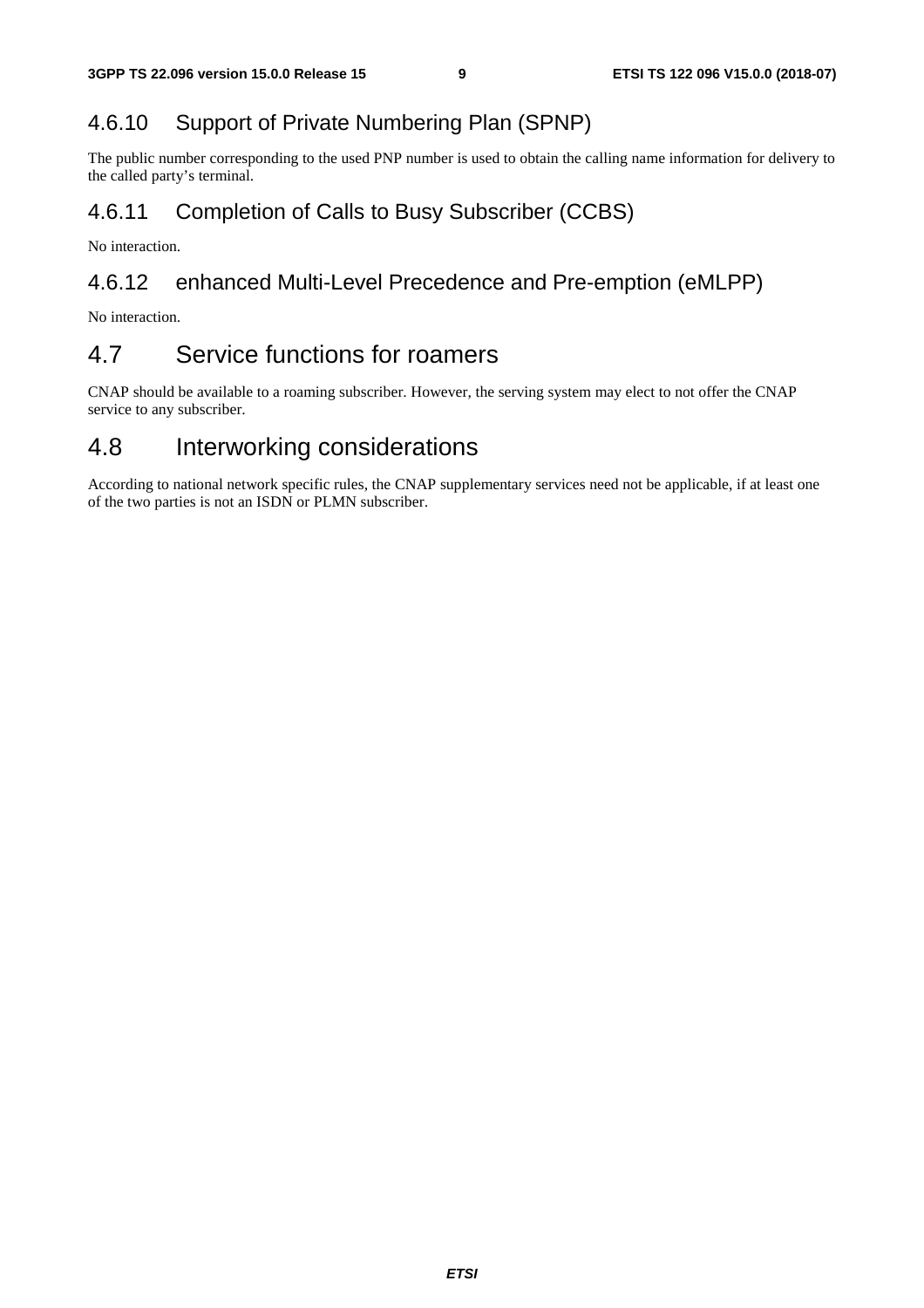## Annex A (informative): Change history

| <b>Change history</b> |                |                     |                     |           |            |       |     |                                 |        |            |                      |
|-----------------------|----------------|---------------------|---------------------|-----------|------------|-------|-----|---------------------------------|--------|------------|----------------------|
| <b>TSG SA#</b>        | <b>SA Doc.</b> | <b>SA1 Doc</b>      | <b>Spec</b>         | <b>CR</b> | <b>Rev</b> | Rel   | Cat | Subject/Comment                 | Old    | <b>New</b> | WI                   |
| Jun 1999              |                |                     | <b>GSM</b><br>02.96 |           |            |       |     | Transferred to 3GPP SA1         | 7.0.0  |            |                      |
| SA#04                 |                |                     | 22.096              |           |            |       |     | Transferred to 3GPP SA1         |        | 3.0.0      |                      |
| SP-05                 | SP-99479       | S1-99639            | 22.096              | 001       |            | R99   | D   | Editorial changes for alignment | 3.0.0  | 3.0.1      | Editorial<br>changes |
| SP-11                 |                | SP-010065 S1-010258 | 22.096              |           |            | Rel-4 |     | Transferred to 3GPP Release 4   | 3.0.1  | 4.0.0      |                      |
| SP-16                 | SP-020267      | S1-021043           | 22.096              |           |            | Rel-5 |     | Updated from Rel-4 to Rel5      | 4.0.0  | 5.0.0      |                      |
| SP-26                 |                | SP-040744 S1-040997 | 22.096              |           |            | Rel-6 |     | Updated from Rel-5 to Rel-6     | 5.0.0  | 6.0.0      |                      |
| SP-36                 |                |                     | 22.096              |           |            | Rel-7 |     | Updated from Rel-6 to Rel-7     | 6.0.0  | 7.0.0      |                      |
| $SP-42$               |                |                     |                     |           |            | Rel-8 |     | Updated from Rel-7 to Rel-8     | 7.0.0  | 8.0.0      |                      |
| $SP-46$               |                |                     |                     |           |            |       |     | Updated to Rel-9 by MCC         | 8.0.0  | 9.0.0      |                      |
| 2011-03               |                |                     |                     |           |            |       |     | Update to Rel-10 version (MCC)  | 9.0.0  | 10.0.0     |                      |
| 2012-09               |                |                     |                     |           |            |       |     | Updated to Rel-11 by MCC        | 10.0.0 | 11.0.0     |                      |
| 2014-10               |                |                     |                     |           |            | ÷.    |     | Update to Rel-12 version (MCC)  | 11.0.0 | 12.0.0     |                      |
| 2015-12               |                |                     |                     |           |            |       |     | Updated to Rel-13 by MCC        | 12.0.0 | 13.0.0     |                      |
| 2017-03               |                | ۰                   |                     |           |            |       |     | Updated to Rel-14 by MCC        | 13.0.0 | 14.0.0     |                      |
| 2018-06               |                |                     |                     |           |            |       |     | Updated to Rel-15 by MCC        | 14.0.0 | 15.0.0     |                      |